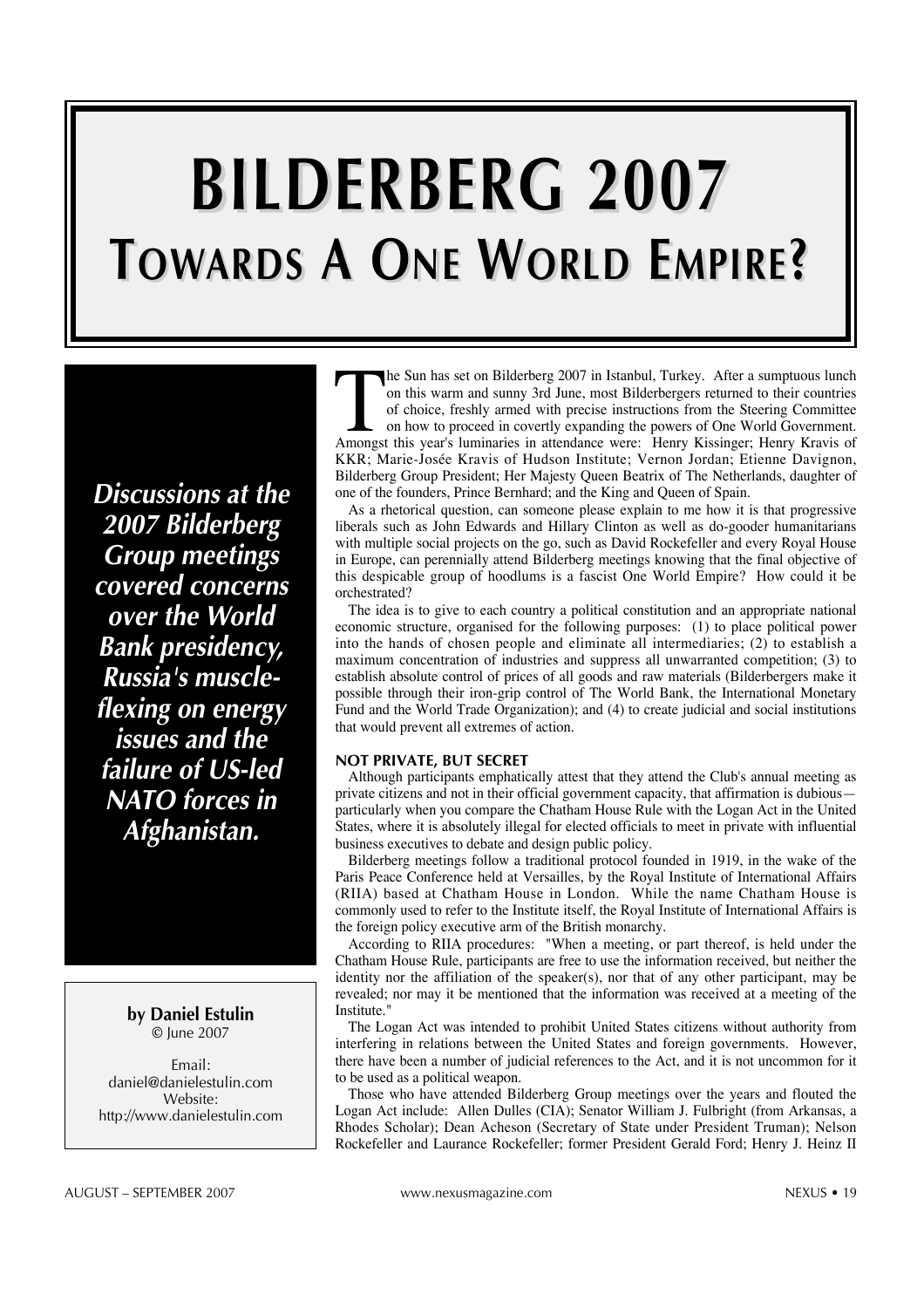(former CEO, H. J. Heinz Co.); Thomas L. Hughes (former President of the Carnegie Endowment for International Peace); Robert S. McNamara (President Kennedy's Secretary of Defense and former President of the World Bank); William P. Bundy (former President of the Ford Foundation, and former editor of the Council on Foreign Relations' *Foreign Affairs* journal); John J. McCloy (former President of Chase Manhattan Bank); George F. Kennan (former US Ambassador to the Soviet Union); Paul H. Nitze (former representative of Schroeder Bank; Nitze played a very prominent role in matters of arms control agreements, which have always been under the direction of the RIIA); Robert O. Anderson (former Chairman, Atlantic Richfield Co., and Chairman, Aspen Institute for Humanistic Studies); John D. Rockefeller IV (former Governor of West Virginia, now US Senator); Cyrus Vance (Secretary of State under President

Carter); Eugene Black (former President of the World Bank); Joseph Johnson (former President, Carnegie Endowment for International Peace); Gen. Andrew J. Goodpaster (former Supreme Allied Commander in Europe, and later Superintendent of West Point Academy); Zbigniew Brzezinski (National Security Adviser to President Carter, co-founder of the Trilateral Commission); General Alexander Haig (once European NATO Commander, former assistant to Henry Kissinger, and later Secretary of State under President Reagan); James S. Rockefeller (former President and Chairman, First National City Bank, now Citibank).

# **BILDERBERG 2007 CONCLUSIONS**

Thanks to our inside sources at the conference, we have compiled what we believe to be an accurate and a credible model of the Bilderberg 2007 conclusions. Following is a summary of some key points with some additional commentary added. Other subjects discussed were climate change and global warming, Turkey's role in the new European Union, World Bank

reforms, Middle East geopolitics, the conflict in Iraq, Iran's potential nuclear threat, and the future of democracy and populism.

### **Robert Zoellick and The World Bank**

The United States delegation is standing unanimously behind Robert Zoellick's candidacy as the next President of The World Bank. Zoellick is a 53-year-old Wall Street executive, a former official in two Bush administrations and a free-market fundamentalist. During the meeting, he pledged "to work to restore confidence in the bank". "We need to put our differences aside and focus on the future together. I believe that the World Bank's best days are still to come," Zoellick said. The chances of Zoellick not being approved for the presidency are slim to none. The final decision is to be made in late June by the bank's 24 member board of directors.

The United States and Europe have a tacit agreement between them that the World Bank's President should always be a US national, while its sister institution, the International Monetary

**The United States and Europe have a tacit agreement between them that the World Bank's President should always be a US national, while its sister institution, the International Monetary Fund (IMF), should always be headed by a European.** 

Fund (IMF), should always be headed by a European. Nevertheless, according to our sources at the conference, European Bilderbergers are not at all pleased with continuing the status quo, in which the US nominates a single candidate after informal consultations with World Bank members.

The Zoellick nomination also appears to short-circuit burgeoning calls for reform of this selection process at the World Bank, one of the cornerstones of the global financial architecture as designed by the victors of World War II. One Belgian Bilderberger proposed "a merit-based selection process, without regard to nationality", something which will obviously be discarded by the inept Bush administration. What is quite remarkable is that on several occasions European Bilderbergers openly rejected the current model, saying "the nomination reeks of double standards", especially because both the USA and the

> World Bank preach accountability and transparency to developing countries—the main clients of the bank.

> But with the IMF under the control of a Spaniard, Rodrigo Rato, and the European Central Bank headed by a Frenchman, Jean-Claude Trichet, it was difficult to imagine that the USA would give up control of the World Bank. Only the US Federal Reserve would remain in the hands of the Americans.

> "Replacing one Bush appointee with another will not resolve the fundamental governance problems of the World Bank," said one Scandinavian. "Member

governments should reject a back-door deal that leaves the bank's governance structure intact, and should press for an open, merit-based selection process," he said.

Zoellick's name also raised eyebrows among development groups for his close ties to the US establishment and corporate interests.

One of the attendees (I have not been able to confirm this individual's identity) asked Zoellick how he was planning to patch up relationships with Third and Fourth World nations when he is best remembered during his tenure as US

Trade Representative for arm-twisting poor nations' governments to adhere to US-imposed intellectual-property laws that make medicines, for example, unaffordable in the developing world. Zoellick has been a close friend to the brand-name pharmaceutical industry, and the bilateral trade agreements he has negotiated effectively block access to generic medications for millions of people.

However, what has really riled both the American and European delegates is the fact that the World Bank's dirty linen is being washed in public, thanks in great part to Paul Wolfowitz and his ineptness, which incidentally he has blamed on the press.

[**Postscript:** On 25 June, Robert Zoellick was unanimously elected President of The World Bank for a five-year term, taking over from Paul Wolfowitz on 1 July. In a statement posted at http://www.worldbank.org, he said: "Once I start at the World Bank, I will be eager to meet the people who drive the agenda of overcoming poverty in all regions, with particular attention to Africa, advancing social and economic development, investing in growth, and encouraging hope, opportunity and dignity."]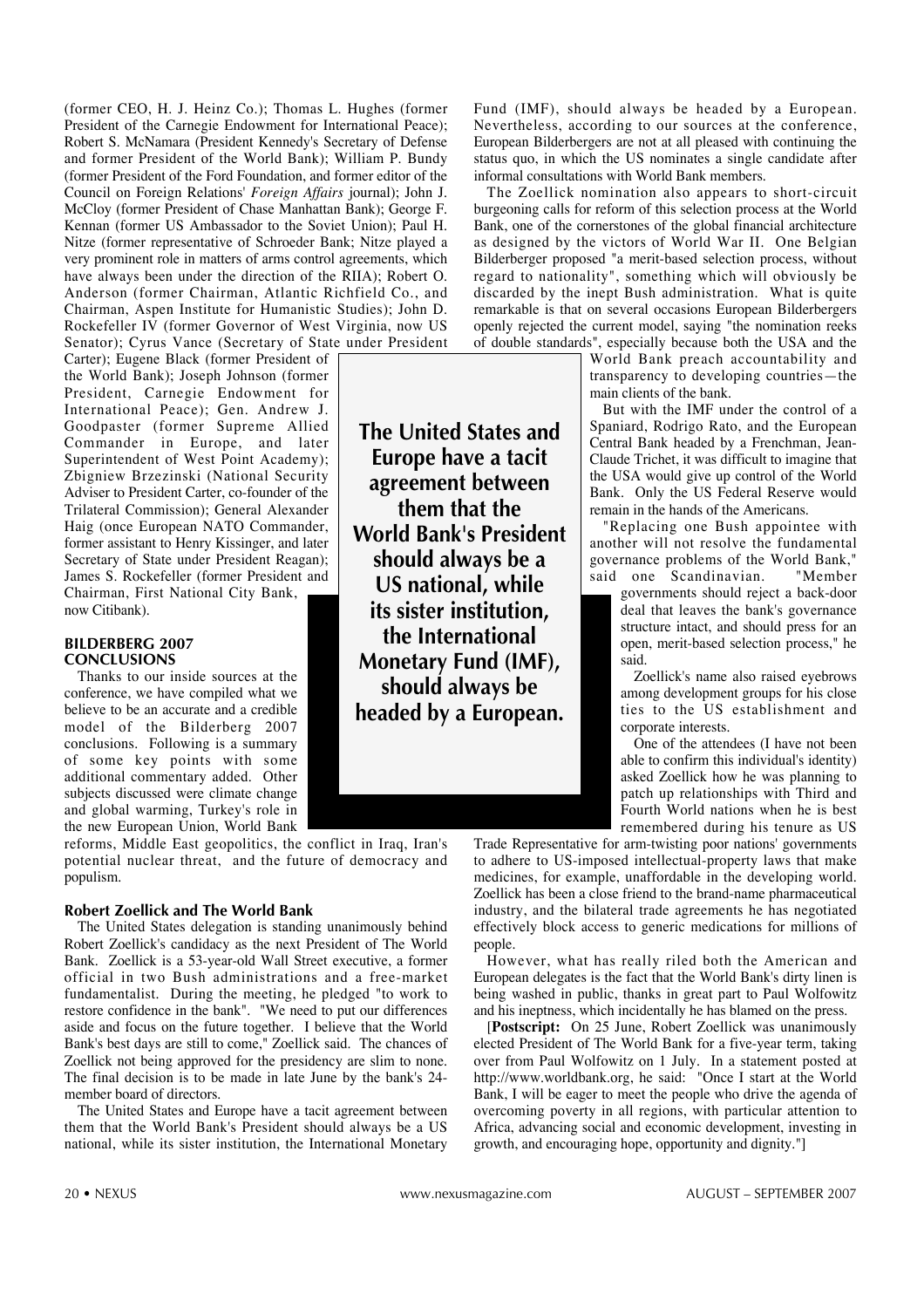### **Relations with Russia**

Another issue of great concern to both American and European Bilderbergers is Russia's current muscle-flexing on the issue of energy. The controversy over the TNK-BP licence, BP's Russian venture, is just one of many circumstances causing anger amongst the globalist elite.

One American Bilderberger said that after years of economic stagnation, "Russia is acting against unipolarity's accommodating ideologies and politics, against its recently resurgent manifestations and machinations, and against the instruments of its perpetuation, such as the North Atlantic Treaty Organisation [NATO]".

Bilderberg 2007 served as a consensus-building exercise to decide on a common policy and strategy to deal with Russia's resurgence. In particular, Bilderberg is not at all happy with Russia's current strategy of actively dismantling what remains of "the atmosphere of acquiescence to America's will", in the words of one Bilderberger, which arose in the post-Soviet period and was absolutely crucial to the thriving of US-led unipolarity.

That was in the beginning of the 1990s, the early stages of the Yeltsin reign. With the wholesale looting of Russia in the 1990s through shock therapy and the loans-for-shares scheme, engineered by the socialist theoreticians at Harvard such as Jeffrey Sachs, Andrei Schliefer, David Lipton and Jonathan Hay, the country was brought into the dawn of the 21st century capitalist economy. As a result, Russia eventually toppled into anarchy, its population rendered desperate; its ability to support a world-class military establishment was smashed, which then

made it inevitable that colonial behaviour would occur. That is exactly what George Ball was proposing during the Bilderberg 1968 meeting in Canada. I'll get back to Ball later in this section.

Incidentally, the term "shock therapy" refers to the sudden release of price and currency controls combined with the withdrawal of state subsidies and immediate trade liberalisation within a country—all the necessary ingredients for impoverishment of the society...in this case, Russia.

In Zbigniew Brzezinski's 1997 book *The Grand Chessboard*, 1 "Russia" and "vital energy reserves", as it turns out, are mentioned more frequently than any other country and subject in the book. Brzezinski is President Carter's former National Security Advisor, a co-founder of the Trilateral Commission, a member of the Council on Foreign Relations and the Bilderberg Club and a close associate of David Rockefeller and Henry Kissinger. He is the proverbial insider's insider. According to Brzezinski, global US and thus Bilderberg hegemony depended on having complete control of Russia's vital energy reserves in Central Asia. As long as Russia remained strong, it remained a threat—a potential block to the complete imposition of Bilderberg-led economic and military will.

Bilderberg energy imperatives and geopolitical control are once again coming to play a key role in the lives of hundreds of millions of unsuspecting people.

Brzezinski spelled out in *The Grand Chessboard* the compelling energy issue driving American policy: "A power that dominates Eurasia would control two of the world's three most advanced and economically productive regions. A mere glance at the map also suggests that control over Eurasia would almost automatically entail Africa's subordination, rendering the Western Hemisphere and Oceania geopolitically peripheral to the world's central continent. About 75 percent of the world's people live in Eurasia, and most of the world's physical wealth is there as well, both in its enterprise and underneath its soil. Eurasia accounts for 60 percent of the world's GNP and about three-fourths of the world's known energy resources."

The history of mankind has always shown that controlling the heart of Eurasia was the key to controlling the entire known world. Azerbaijan, containing the riches of the Caspian Sea Basin and Central Asia, is a case in point. From the US perspective, the independence of the Central Asian states will be rendered nearly meaningless if Azerbaijan becomes fully subordinated to Moscow's control. To the Bilderbergers, energy imperatives are the end game.

The energy theme appears again later in Brzezinski's book, written four years before 9/11: "The world's energy consumption is bound to vastly increase over the next two or three decades. Estimates by the US Department of Energy anticipate that world

> demand will rise by more than 50 percent between 1993 and 2015, with the most significant increase in consumption occurring in the Far East. The momentum of Asia's economic development is already generating massive pressures for the exploration and exploitation of new sources of energy."

Clearly, to the Bilderbergers, Russia was the beginning of the end game.

During a presentation titled "Internationalisation of Business" to the 26–28 April 1968 Bilderberg

meeting at Mont Tremblant, Canada, George Ball provided a far more truthful and insightful glimpse into the group's economic orientation. Ball, who was Under Secretary of State for Economic Affairs under JFK and Lyndon Johnson, a Steering Committee member of the Bilderberg Group as well as a Senior Managing Director for Lehman Brothers and Kuhn Loeb Inc., defined the Bilderberg's new policy of globalisation and how it would shape the New World Order.

As Pierre Beaudry noted in *Synarchy Movement of Empire*, 2 "...Ball presented an outline of the advantages of a new-colonial world economic order based on the concept of a 'world company', and described some of the obstacles that needed to be eliminated for its success. According to Ball, the first and most important thing that had to be eliminated was 'the archaic political structure of the nation state'."

In other words, Ball was calling for a return to the old colonialism system, but this time built on the concept of a "world company".

"Ball wrote: 'To be productive, we must begin our inquiry by explicitly recognizing the lack of phasing between development of the world company—a concept responding to modern needs and the continued existence of an archaic political structure of nation states, mostly small or of only medium size, which is evolving only at glacier pace in response to new world requirements of scope and scale.'"

Beaudry concluded: "It was clear for Ball that the very structure of the nation state, and the idea of the commonwealth, or of a general welfare of a people, represented the main obstacle against any attempt of freely looting the planet, especially the

**Bilderberg 2007 served as a consensus-building exercise to decide on a common policy and strategy to deal with Russia's resurgence.**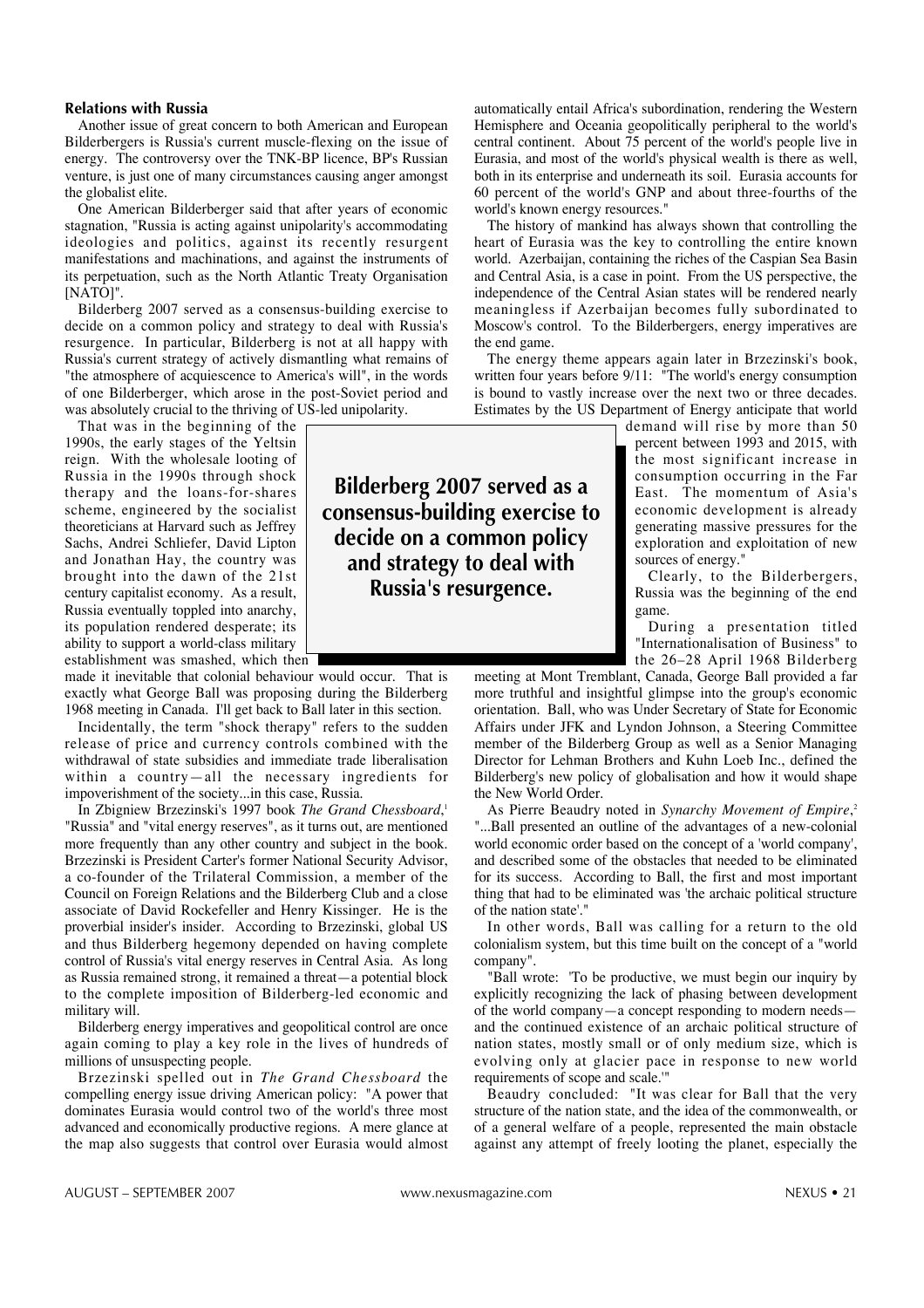weak and poor nations of the world, and represented the most important impediment to the creation of a neo-colonial world empire. The priority of the world company is obviously based on international free trade without restraint, that is, trade measured by the British standard of profit of buying cheap and selling dear. The problem is that national governments have priorities, which are different than and contrary to those of a looting company..."

On page 39 of a Bilderberg transcript from the 1968 meeting at Mont Tremblant, Ball self-assuredly stated the following: "Where does one find a legitimate base for the power of corporate managements to make decisions that can profoundly affect the economic life of nations to whose governments they have only limited responsibility?"

In other words, Messrs Rockefeller and Davignon, what Mr Ball would like to know is: how does one establish a Halliburton type of world company, which would greatly surpass in authority any government on the planet? Isn't that what "world company", run by the ruling class, stands for?

Not according to Bilderberg President and Belgian multimillionaire Etienne Davignon. During his 2005 BBC interview, Mr Davignon said: "I don't think a global ruling class exists. Business influences society, and politics influences society—that's purely common sense. It's not that business contests the right of democratically elected leaders to lead."

Is that so, Mr Davignon? Current parliamentary democracy works on the basis of an "elected" head of state and a parliament, which can be dumped any time you decide to orchestrate a crisis and put a third branch of government in charge of its financial system, called an "independent central banking system".

In the United States, this "independent" banking system is known as the Federal Reserve, a privately owned bank interlocked with the Bilderberg Group. In Europe, the independent banking system is run

through the European Central Bank, whose monetary policies are put together by the leading members of the Bilderberger elite, such as Jean-Claude Trichet. In Britain, this independent system is run by the Bank of England, whose members are also full-time members of the Bilderberg Group's inner circle. The independent central banking system controls the emission of currency, controls national credit and interest rates, and, any time the government displeases it, uses its power to orchestrate the overthrow of the government. The British Prime Minister Margaret Thatcher was overthrown because she opposed the wilful handover of British sovereignty to the global world company superstate designed by the Bilderbergers. This is what Kuhn, Loeb and Lehman Brothers have been building worldwide, by way of mergers and acquisitions, from the 1960s until today. In the past decades, the entire deregulation policy of US industries and banking was precisely set up in response to this blueprint scenario for creating giant corporations for a new empire whose intention is nothing short of perpetual war.

Could the eventual dismemberment and weakening of Russia to the point that it could not oppose US military operations that have now successfully secured control of the oil and gas reserves in Central Asia—been part of a multi-decade plan for global domination? Most credible senior analysts definitely believe so.

At a 1997 symposium held in Bonn, Germany, Dr Sergei

Glazyev, Chairman of the Economic Policy Committee of the State Duma of the Russian Federation, explained: "This colonisation, masked as reforms, destroyed the basic institutions of Russian society along the following basic lines: (1) destruction of the financial system of the state by means of an endless buildup of the state debt pyramid, shrinking of the tax base, deepening of the non-payments crisis, and disorganisation of the monetary system; (2) destruction of the scientific and technological potential of the country, achieved by means of a many-fold reduction in state financing of science, the collapse of technological cooperation and scientific production integration in the course of mass privatisation, and the refusal of the government to have any scientific and technical, industrial or structural policy at all; (3) sale of controlling blocs of shares in the leading and most valuable Russian firms, in industry, electric power and telecommunications, to foreign companies; (4) Transfer of the right to exploit the most valuable Russian raw materials deposits to transnational corporations; (5) establishment of foreign control over the Russian stock exchange; (6) establishment of direct foreign control over the shaping of Russian domestic and foreign economic policy."3

The Bilderberg conclusions are striking in their candidness: "The US can no longer ride roughshod over, nor bully, nor simply ignore resurgent Russia, rising China or the globe's regimes that

supply the vital oil that fuels the US economy. Something must be done, and urgently, in order to cut deeply into Russia's mounting global energy leverage. The US–Russia strategically deteriorating relations are one victim of this geopolitical struggle for energy supremacy.'

One Finnish delegate's opinion that "no US–Russia military confrontation is likely, no matter how tense things should get" is increasingly an unsafe one as a more desperate US pushes back against a much more aggressive Russia. Dr Henry Kissinger added

that "aggressive, unilateralist US foreign policy has forced 'axis of evil' states to accelerate their pursuit of nuclear weapons to immunise themselves against US military strikes".

Richard Perle pointed out that in response to aggressive US tactics across the globe, Russia has undertaken asymmetric steps to undermine the ability of the US to project its military power effectively into their neighbourhoods and into those of their partners and allies. When one American Bilderberger tried to object, European delegates brought up China's recent response to US intentions to weaponise space: a simple and relatively inexpensive demonstration of destruction of its satellite. The example produced snickering in the room, much to the chagrin of the Americans.

### **Afghanistan and the price of treason**

Another subject under discussion dealt with Afghanistan. It was commonly agreed by the attendees that the US-led NATO alliance/mission is in a state of quagmire and that "the situation in the country is getting worse". The problem can be defined, in the words of one British Bilderberger, as "one of the unreal expectations". He went on to explain that clamouring for democratic reform while simultaneously propping up Pashtun warlords without delivering serious progress "has managed to discredit a lot of our basic notions in the eyes of the Afghans".

**In Europe, the independent banking system is run through the European Central Bank, whose monetary policies are put together by the leading members of the Bilderberger elite.**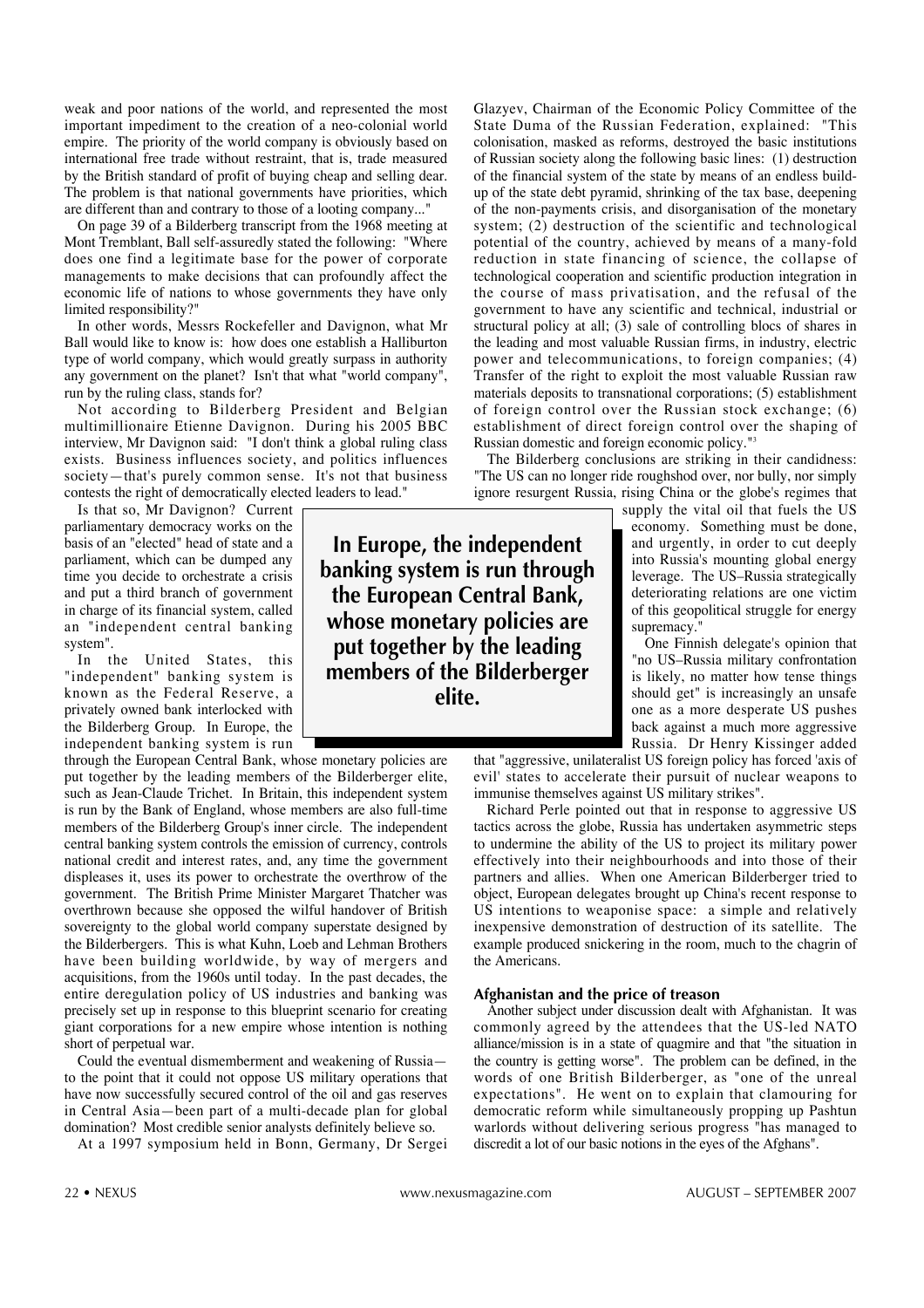Bilderbergers, however, aren't the only ones left scratching their heads as to how Western governments and their carefully chosen Afghan partners have managed to spend billions of dollars in development assistance with little to show for it.

Catastrophe is good for business; always has been. Without suffering, there would be no humanitarian assistance. And without humanitarian assistance, there would be no room for undercover intelligence network operations as part of Western imperatives for geopolitical control.

The worse it looks, the better it sells. While the American people were getting their daily diet of ubiquitous images of repression, suffering and burka-clad Afghani women beamed into every living room in America, a propaganda campaign was surreptitiously launched in the pages of newspapers and glossy magazines. The *New York Times* and the *New Yorker* were greasing the gears of the misery machine by urging the US government, the United Nations and anyone who would listen to

"do something"—amid the jewellery advertisements. Terror and horror, like expensive jewellery, became commodities.

Today, Afghanistan and its African cousins of Sudan, Ethiopia, Eritrea, Congo and Rwanda and the rest of the nations blessed with Western humanitarian help are all basket cases. Bilderbergers seem to be asking: how is it possible that humanitarian missions of such scale and magnitude could have failed so miserably? Is it a case of good-intentioned exercises going bad due to corruption, greed and lack of oversight? Or is it the

merciless dismemberment of yet more foreign lands and cultures exercised stealthily through humanitarian aid agencies tied to the larger apparatus of government?

Furthermore, the US government's support for known Afghani drug warlords adds another vital clue to the puzzle. The amount of profit generated annually by the drug trade, according to the United Nations, is somewhere around \$700 billion in tax-free cash flow per year. Seven hundred billion dollars a year is too much money to hide in a sock. You need a lot of experience and expertise to move those

kinds of funds stealthily. Does anyone doubt that Afghanistan is about drugs? Does anyone doubt that the CIA is involved?

For example, the CIA financed the Muslim Brotherhood in 1977 and trained the mujahedin in preparation for the campaign of collusion between Washington and right-wing Islam: the Afghan War. The roots to the Afghan conflict can be traced to Al-Azhar Mosque in Cairo, the centre of the Muslim Brotherhood's activity. Shortly after the 9/11 attacks, alleged airline hijacker Mohammed Atta was identified as a Muslim Brother in several Western publications such as the *Washington Post* (22 September 2001), the *Observer* (23 September 2001) and *Newsweek* (31 December 2001). Other Muslim Brothers involved were Khalid Sheik Mohammed and Ramzi Yousef, who masterminded the 1993 bombing of the World Trade Center. Osama bin Laden's righthand man, an Egyptian by the name of Ayman al-Zawahiri, is also a lifelong member of the Brotherhood.

Robert Dreyfuss, in his extremely important book *Devil's Game*, <sup>4</sup> explained it thus: "They returned to Afghanistan and

**Catastrophe is good for business; always has been. Without suffering, there would be no humanitarian assistance. And without humanitarian assistance, there would be no room for undercover intelligence network operations as part of Western imperatives for geopolitical control.** 

formed a branch of the Brothers, the Islamic Society. Later, these same 'professors', as they were known, would form the backbone of the Afghan mujahedin who waged a US-backed, decade-long war against the Soviet occupation. The three leading 'professors' were Abdul Rasul Sayyaf, Burhanuddin Rabbani and Gulbuddin Hekmatyar." Sayyaf and Hekmatyar, two big-time Pashtun drug traffickers and CIA assets, were backed by Pakistani Intelligence as well as Pakistan's own "branch" of the Brotherhood and funded by Saudi money.

There is yet another link between the Brotherhood and the super-secret Bilderberg Group. In the early 1980s, Bilderberger Michael Ledeen of the ultraconservative American Enterprise Institute and Bilderberger Richard Perle used Hekmatyar as a poster boy of anti-Soviet resistance at the time when Hekmatyar was actively working with Hezb-i-Islami terrorists to undermine America's influence in Afghanistan. Does anyone reading this doubt that this is hardly a coincidence?

First came the "humanitarian relief" through non-government organisations. In short order, this was followed by the US military which came to the rescue out of the goodness of its heart for "purely humanitarian objectives". Once on the ground, it became an exercise in "nation-building". In the end, it morphed into the hunt for a terrorist dictator.

During an animated discussion at Bilderberg 2007 in Istanbul, one Italian asked if the USled NATO forces have "the will to stay the course". In the wake of the US military siege

of Tora Bora, Afghanistan, in December 2001, the commanding general, Tommy Franks, reportedly said it was not his intention to "get embroiled in a Sovietstyle long-term engagement as in the 1980s".<sup>5</sup> Now, however, American Bilderbergers are pressuring NATO allies to provide larger troop contributions to the cause.

Dr Kissinger insisted that "the will" is lacking and so "we must now begin to acknowledge our limits". "The choices facing us are very difficult," reflected one European Royal, wholeheartedly agreeing with Kissinger's assessment on the lack of commitment and will. A NATO

representative categorically stated that the West has neither the political intelligence nor the understanding to fight a protracted, decade-long counter-insurgency campaign in Afghanistan.

## **A means to an end?**

The Bilderberg Group is not the end but the means to a future One World Government. This organisation has grown beyond its secretive beginnings to become a virtual shadow government which decides in total secrecy at annual meetings how its plans are to be carried out. The ultimate goal of this nightmare future is to transform Earth into a prison planet by bringing about a single globalised marketplace, controlled by a One World Government, policed by a United World Army, financially regulated by a World Bank, and populated by a microchipped population whose life's needs have been stripped down to materialism and survival—work, buy, procreate, sleep—all connected to a global computer that monitors our every move.

And it is becoming easier because the development of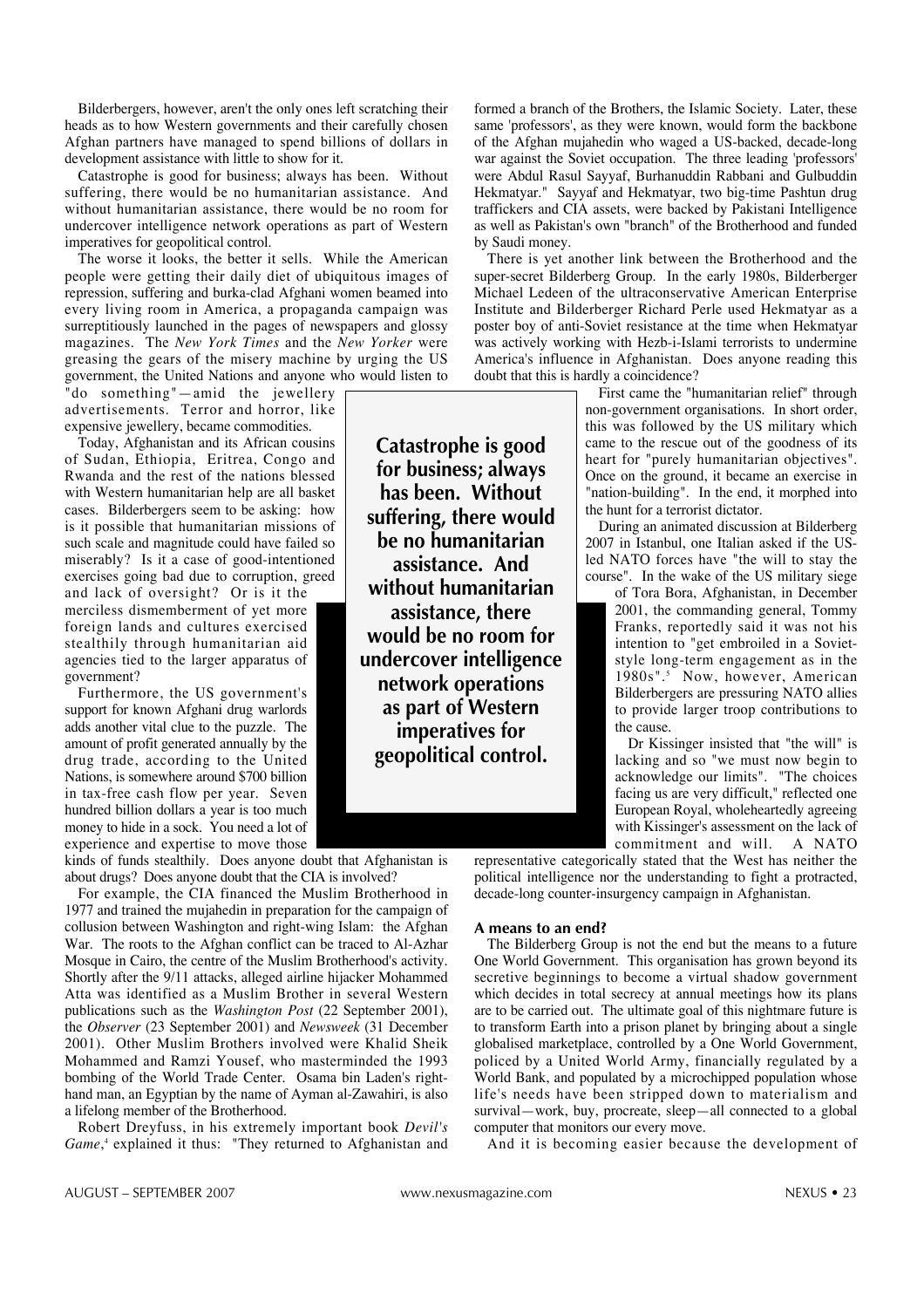telecommunications technology together with profound advances in present-day knowledge and new methods of behaviour engineering to manipulate individual conduct are converting what, in other epochs of history, were only evil intentions into a disturbing new reality. Each new measure, viewed on its own, may seem an aberration, but a whole host of changes, as part of an ongoing continuum, constitutes a shift towards total enslavement.

But there is hope. In almost every corner of the planet, stress points are beginning to fracture and people are starting to take sides. There is a general awakening taking place as people hold mirrors up to the irrationality that's being imposed upon them. This awakening is beginning to empower our collective learning and understanding. You see, the powers-that-be have told us that world events are too difficult for the layperson to understand. They lied! We have been told that national secrets must be zealously protected. Indeed, they must! No government wants its citizens to discover that its best and brightest participate in massive collusion, conspiracy and pillaging of the planet.

Now, as the year 2007 unfolds, we find ourselves at the crossroads. The road we take from here will determine the very future of humanity and whether we will become an electronic global police state or remain free human beings. We must always remember that it is not up to God to bring us back from the "New Dark Age" planned for us. *It is up to us*. Forewarned is forearmed. We will never find the right answers if we don't ask the right questions.

### **Endnotes**

**1.** Brzezinski, Zbigniew, *The Grand Chessboard: American primacy and its geostrategic imperatives*, Basic Books, New York, 1997

**2.** Beaudry, Pierre, *Synarchy Movement of Empire*, Leesburg, Virginia, USA, 2005, Book IV, chapter 4, pp. 104-05, at http://www.pehi.eu/organisations/SME/Synarchy\_Movement\_of\_Em pire\_book\_04.pdf

**3.** Glazyev, Sergei, "From a Five-Year Plan of Destruction to a Five-Year Plan of Colonisation", *EIR* Bonn Symposium, 1997

**4.** Dreyfuss, Robert, *Devil's Game: How the United States Helped*

*Unleash Fundamentalist Islam*, Henry Holt & Co., New York, 2005

**5.** Smucker, Philip, "Missions impossible: NATO's Afghan

dilemma", *Asia Times* Online, 1 June 2007,

http://www.atimes.com/atimes/South\_Asia/IF01Df01.html

# **About the Author:**

Based in Spain, Daniel Estulin is an award-winning investigative journalist who has been researching the Bilderberg Group for over 15 years. He is the author of *La Verdadera Historia del Club Bilderberg* (2005), a bestseller in Spain and now in its 13th printing; it has been translated into 24 languages and sold to over 42 countries. The English-language edition, *The True Story of the Bilderberg Group*, is to be published by Trine Day, USA in September 2007 (available through Amazon.com). The sequel, *Los Secretos del Club Bilderberg* (2006), is already in its second printing in Spanish; bidding for international rights is scheduled for (northern) autumn 2007.

Estulin's previous contribution to NEXUS was in 2005 with "Breaking the Silence: Bilderberg Exposed" (vol. 12, no. 5). The original text of this 2007 article is at the web page http://www.danielestulin.com/?op=noticias&noticias= ver&id=345&idioma=en.

Daniel Estulin can be contacted by email at daniel@danielestulin.com. For more information, visit his website at http://www.danielestulin.com.

# **DELEGATES AT BILDERBERG 2007**

**Istanbul, Turkey, 31 May – 3 June 2007**<br>**This year's delegation included many of the most important** This year's delegation included many of the most important<br>politicians, businessmen, central bankers, European commissioners and executives of the Western corporate press. They were joined at the table by leading representatives of European royalty.

According to the Bilderberg Steering Committee list which this author has had access to, the following names have now been confirmed as attendees at the Bilderberg 2007 conference (uncharacteristically, David Rockefeller was not present).

Graham **Allison**, Douglas Dillon Professor of Government, John F. Kennedy School of Government, Harvard University (USA); George **Alogoskoufis**, Minister for Economy and Finance (Greece);

Ali **Babacan**, Minister for Economic Affairs (Turkey); Francisco Pinto **Balsemão**, Chairman and CEO, IMPRESA SGPS, former Prime Minister (Portugal); Michel **Barnier**, Vice President, Mérieux Alliance; former Minister for Foreign Affairs (France); Michael **Barone**, Senior Writer, *US News & World Report* (USA); Martin **Bartenstein**, Federal Minister of Economics and Labour (Austria); Nicolas **Baverez**, Partner, Gibson, Dunn & Crutcher LLP (France); Her Majesty Queen **Beatrix**, Queen of The Netherlands (The Netherlands); Leonor **Beleza**, President, Champalimaud Foundation (Portugal); Franco **Bernabé**, Vice Chairman, Rothschild Europe (Italy); Rosina M. **Bierbaum**, Professor and Dean, School of Natural Resources and Environment, University of Michigan (USA); Carl **Bildt**, Minister for Foreign Affairs, former Prime Minister (Sweden); Mehmet A. **Birand**, Columnist (Turkey); Lloyd C. **Blankfein**, Chairman and CEO, Goldman Sachs & Co. (USA); Anders **Borg**, Minister for Finance (Sweden); Charles G. **Boyd**, President and CEO, Business Executives for National Security (USA); Ümit N. **Boyner**, Member, Executive Board, Boyner Holding (Turkey); Vendeline A. H. von **Bredow**, Business Correspondent, *The Economist*; Rapporteur (Germany); Ian **Bremmer**, President, Eurasia Group (USA); Oscar **Bronner**, Publisher and Editor, *Der Standard* (Austria); Hubert **Burda**, Publisher and CEO, Hubert Burda Media Holding (Belgium); Gerald **Butts**, Principal Secretary, Office of the Prime Minister of Ontario (Canada);

Çengiz **Candar**, Journalist, *Referans* (Turkey); Henri de **Castries**, Chairman of Management Board and CEO, AXA (France); Juan Luis **Cebrián**, CEO, Grupo PRISA media group (Spain); Hikmet **Çetin**, Former Minister for Foreign Affairs and former NATO Senior Civilian Representative in Afghanistan (Turkey); Kenneth **Clarke**, Member of Parliament (UK); Timothy C. **Collins**, Senior Managing Director and CEO, Ripplewood Holding, LLC (USA);

Frans van **Daele**, Permanent Representative of Belgium to NATO (Belgium); George A. **David**, Chairman, Coca-Cola HBC SA (Greece); Etienne **Davignon**, Vice-Chairman, Suez-Tractebel, Honorary Chairman, Bilderberg Meetings (Belgium); Richard **Dearlove**, Master, Pembroke College, Cambridge (UK); Kemal **Dervis**, Administrator, UNDP (Turkey); Anna **Diamantopoulou**, Member of Parliament (Greece); Thomas E. **Donilon**, Partner, O'Melveny & Myers LLP (USA); Mathias **Döpfner**, Chairman and CEO, Axel Springer AG (Germany); Cem **Duna**, Former Ambassador to the European Union (Turkey); Esther **Dyson**, Chairman, EDventure Holdings, Inc. (USA);

Anders **Eldrup**, President, DONG AS (Denmark); John **Elkann**, Vice Chairman, Fiat SpA (Italy);

Ulrik **Federspiel**, Permanent Secretary of State for Foreign